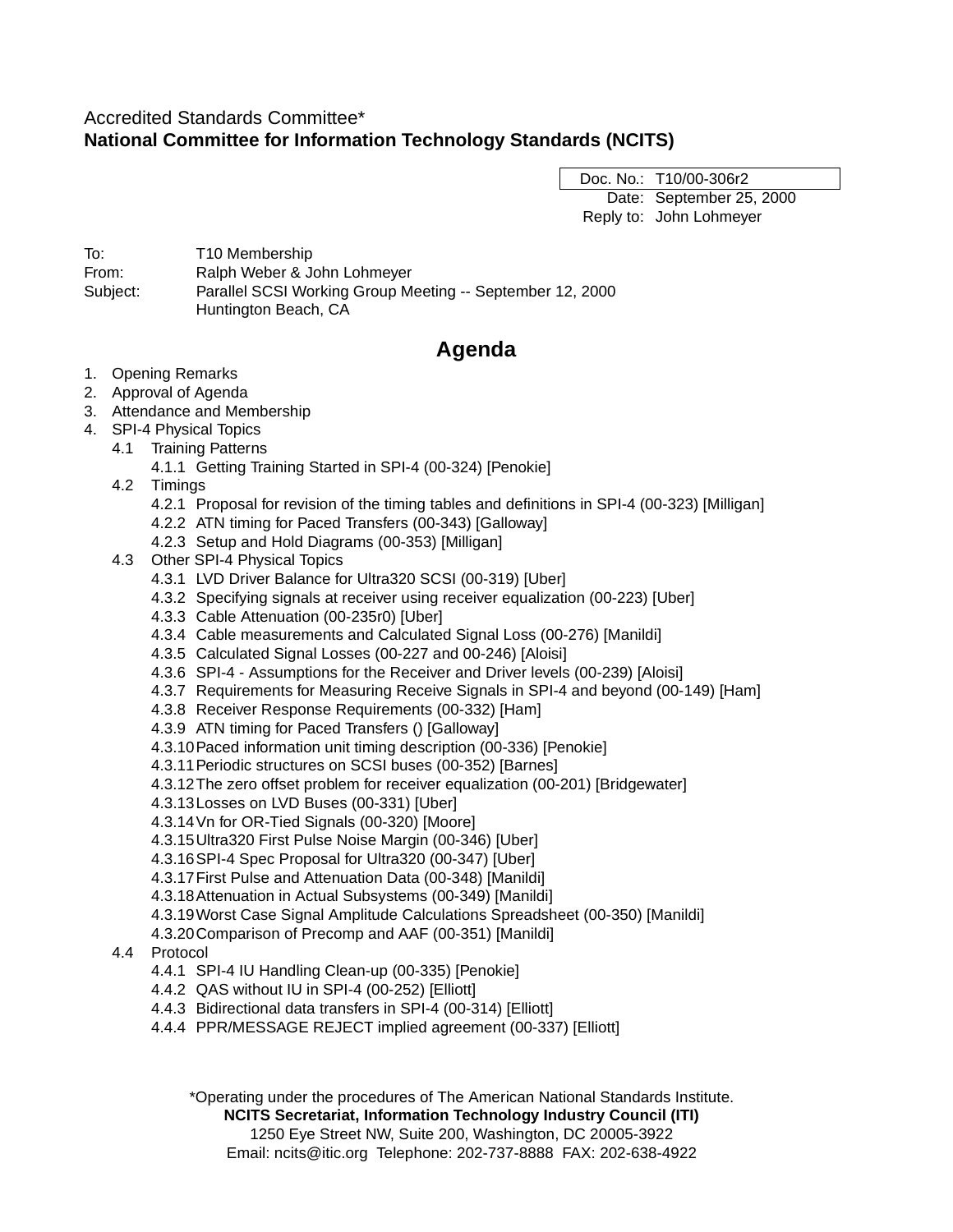- 5. SPI-4 review [Penokie]
	- 5.1 SPI-4 Clarifications (00-322) [Moore]
- 6. Expanders and Domain Validation Topics
- 6.1 Report on the SCSI Domain Validation Meeting (00-305) [Lohmeyer]
- 7. New Business
	- 7.1 Error Corrections in ISO/IEC SPI-3 (Milligan)
- 8. Meeting Schedule
- 9. Adjournment

# **Results of Meeting**

# **1. Opening Remarks**

John Lohmeyer, the T10 Chair, called the meeting to order at 9:00 a.m., Tuesday, September 12, 2000. He thanked Skip Jones of QLogic for hosting the meeting.

As is customary, the people attending introduced themselves and a copy of the attendance list was circulated.

# **2. Approval of Agenda**

The draft agenda was approved with the following changes.

- 4.2.2 ATN timing for Paced Transfers (00-343) [Galloway]
- 4.3.14 Vn for OR-Tied Signals (00-320) [Moore]

The following items were added/revised during the course of the meeting:

- 4.2.3 Setup and Hold Diagrams (00-353) [Milligan]
- 4.3.15 Ultra320 First Pulse Noise Margin (00-346) [Evans]
- 4.3.16 SPI-4 Spec Proposal for Ultra320 (00-347) [Evans]
- 4.3.17 First Pulse and Attenuation Data (00-348) [Manildi]
- 4.3.18 Attenuation in Actual Subsystems (00-349) [Manildi]
- 4.3.19 Signal Calculations (00-350) [Manildi]
- 4.3.20 Comparison of Precomp and AAF (00-351) [Manildi]
- 7.1 Error Corrections in ISO/IEC SPI-3 (Milligan)

# **3. Attendance and Membership**

Attendance at working group meetings does not count toward minimum attendance requirements for T10 membership. Working group meetings are open to any person or organization directly and materially affected by T10's scope of work. The following people attended the meeting:

| Name                     | S | Organization              | Electronic Mail Address |
|--------------------------|---|---------------------------|-------------------------|
|                          |   |                           |                         |
| Mr. Lawrence J. Lamers P |   | Adaptec, Inc.             | ljlamers@ieee.org       |
| Mr. Ron Roberts          | A | Adaptec, Inc.             | Ron_Roberts@adaptec.com |
| Mr. Vince Bastiani       | V | Bass Technology           | bass.tech@qte.net       |
|                          |   | Consulting                |                         |
| Mr. Bill Galloway        |   | P BREA Technologies, Inc. | billg@breatech.com      |
| Mr. Edward Haske         | Ρ | CMD Technology            | haske@cmd.com           |
| Mr. Robert C. Elliott    | Ρ | Compag Computer Corp.     | Rob Elliott@compuserve. |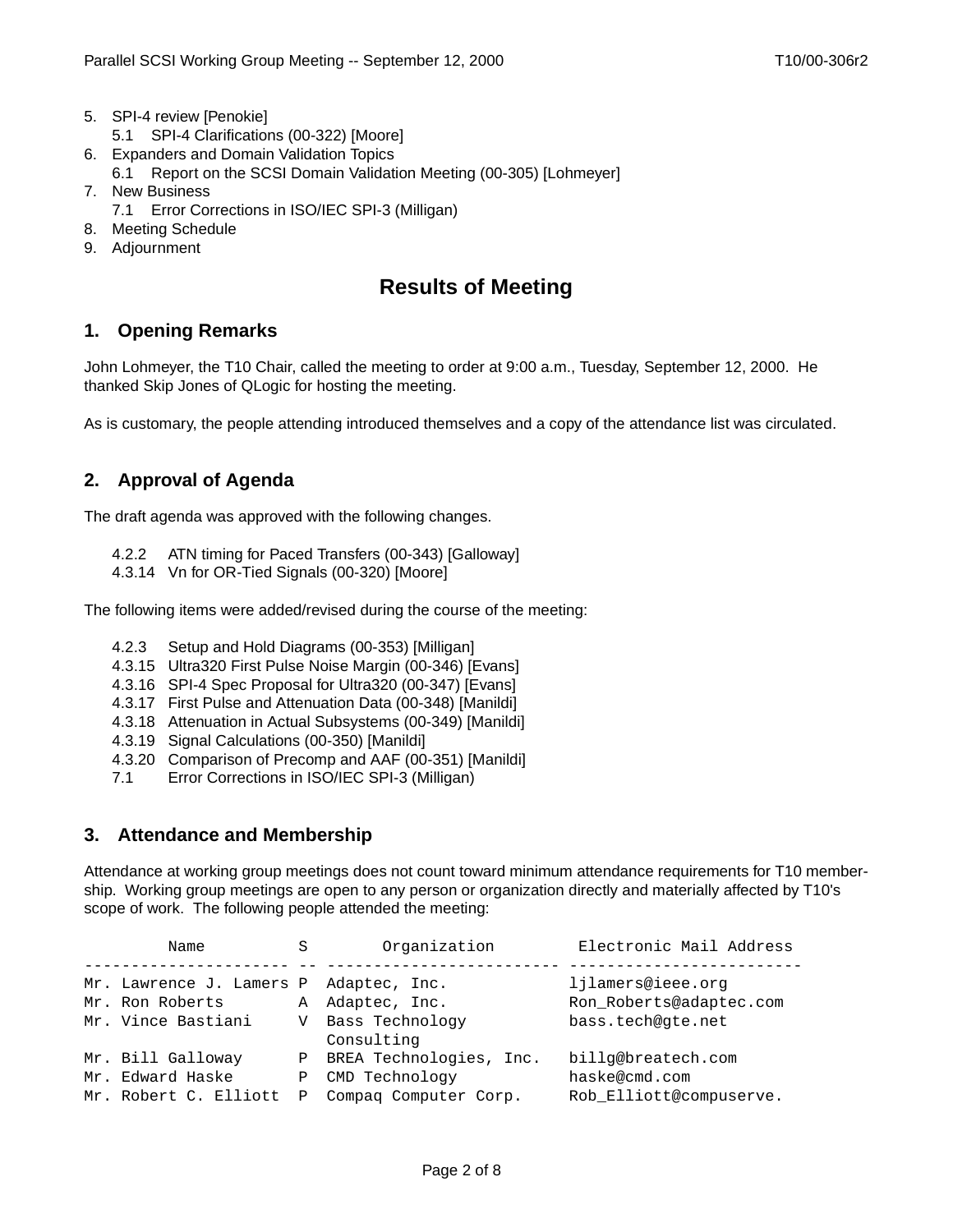|                       |          |                          | com                       |  |  |  |
|-----------------------|----------|--------------------------|---------------------------|--|--|--|
| Dr. William Ham       | Α        | Compaq Computer Corp.    | bill ham@ix.netcom.com    |  |  |  |
| Mr. Ralph O. Weber    | Ρ        | ENDL Texas               | roweber@acm.orq           |  |  |  |
| Mr. Douglas Wagner    | Ρ        | FCI                      | dwagner@fciconnect.com    |  |  |  |
| Mr. Eugene Lew        | Ρ        | Fujitsu                  | elew@fcpa.fujitsu.com     |  |  |  |
| Mr. Dennis Moore      | Ρ        | KnowledgeTek, Inc.       | dmoore@ix.netcom.com      |  |  |  |
| Mr. John Lohmeyer     | Ρ        | LSI Logic Corp.          | lohmeyer@t10.org          |  |  |  |
| Mr. Larry Barnes      | V        | LSI Logic Corp.          | larry.barnes@lsil.com     |  |  |  |
| Mr. Brian Day         | V        | LSI Logic Corp.          | brian.day@lsil.com        |  |  |  |
| Mr. Jeffrey J. Gauvin | V        | LSI Logic Corp.          | jeff.gauvin@lsil.com      |  |  |  |
| Mr. William Petty     | V        | LSI Logic Corp.          | william.petty@lsil.com    |  |  |  |
| Mr. Chuck Grant       | Ρ        | Madison Cable Corp.      | cgrant@madisoncable.com   |  |  |  |
| Mr. Glen Griessler    | Α        | Molex Inc.               | ggriessler@molex.com      |  |  |  |
| Mr. Gregg Neely       | $\Omega$ | NSTOR                    | greggn@nstor.com          |  |  |  |
| Mr. Richard Moore     |          | A# QLogic Corp.          | r_moore@qlc.com           |  |  |  |
| Mr. Ting Li Chan      | V        | QLogic Corp.             | t_chan@qlc.com            |  |  |  |
| Mr. Richard L.        | V        | QLogic Corp.             | r_romaniec@qlc.com        |  |  |  |
| Romaniec              |          |                          |                           |  |  |  |
| Mr. Tim Hsia          | V        | QLogic Corp.             | t_hsia@qlc.com            |  |  |  |
| Mr. Henry Kuo         | V        | QLogic Corp.             | h_kuo@qlc.com             |  |  |  |
| Mr. Mark Evans        | Ρ        | Quantum Corp.            | mark.evans@quantum.com    |  |  |  |
| Mr. Bruce Leshay      | V        | Quantum Corp.            | bleshay@tdh.qntm.com      |  |  |  |
| Mr. Richard Uber      | V        | Quantum Corp.            | duber@tdh.qntm.com        |  |  |  |
| Mr. Gene Milligan     | Ρ        | Seagate Technology       | Gene_Milligan@notes.      |  |  |  |
|                       |          |                          | seagate.com               |  |  |  |
| Mr. Gerald Houlder    | Α        | Seagate Technology       | gerry_houlder@notes.      |  |  |  |
|                       |          |                          | seagate.com               |  |  |  |
| Mr. A. Bruce Manildi  | V        | Seagate Technology       | bruce_manildi@notes.      |  |  |  |
|                       |          |                          | seagate.com               |  |  |  |
| Mr. Erich Oetting     | Ρ        | Storage Technology Corp. | erich_oetting@stortek.com |  |  |  |
| Mr. Vit Novak         | Α        | Sun Microsystems, Inc.   | vit.novak@sun.com         |  |  |  |
| Mr. Paul D. Aloisi    | Ρ        | Texas Instruments        | Paul_Aloisi@ti.com        |  |  |  |
| Mr. Donald R. Getty   |          | A# Texas Instruments     | donald_getty@ti.com       |  |  |  |
| Mr. Mike Kosco        | V        | Texas Instruments        | mike@mvbuilders.com       |  |  |  |
| Ms. Tanya Huynh       | 0        | Thomas & Betts Corp.     | tanya_Huynh@              |  |  |  |
|                       |          |                          | tycoelectronics.com       |  |  |  |
| Mr. Davin Stockwell   | R        | Thomas & Betts Corp.     | dstockwell@thombetts.com  |  |  |  |
| Mr. George O. Penokie | Ρ        | Tivoli Systems           | gop@us.ibm.com            |  |  |  |
| Mr. Ron Mathews       | $\Omega$ | UNISYS Corporation       | ronald.mathews@unisys.com |  |  |  |
|                       |          |                          |                           |  |  |  |
| 39 People Present     |          |                          |                           |  |  |  |

Status Key: P - Principal A,A# - Alternate O - Observer L - Liaison V - Visitor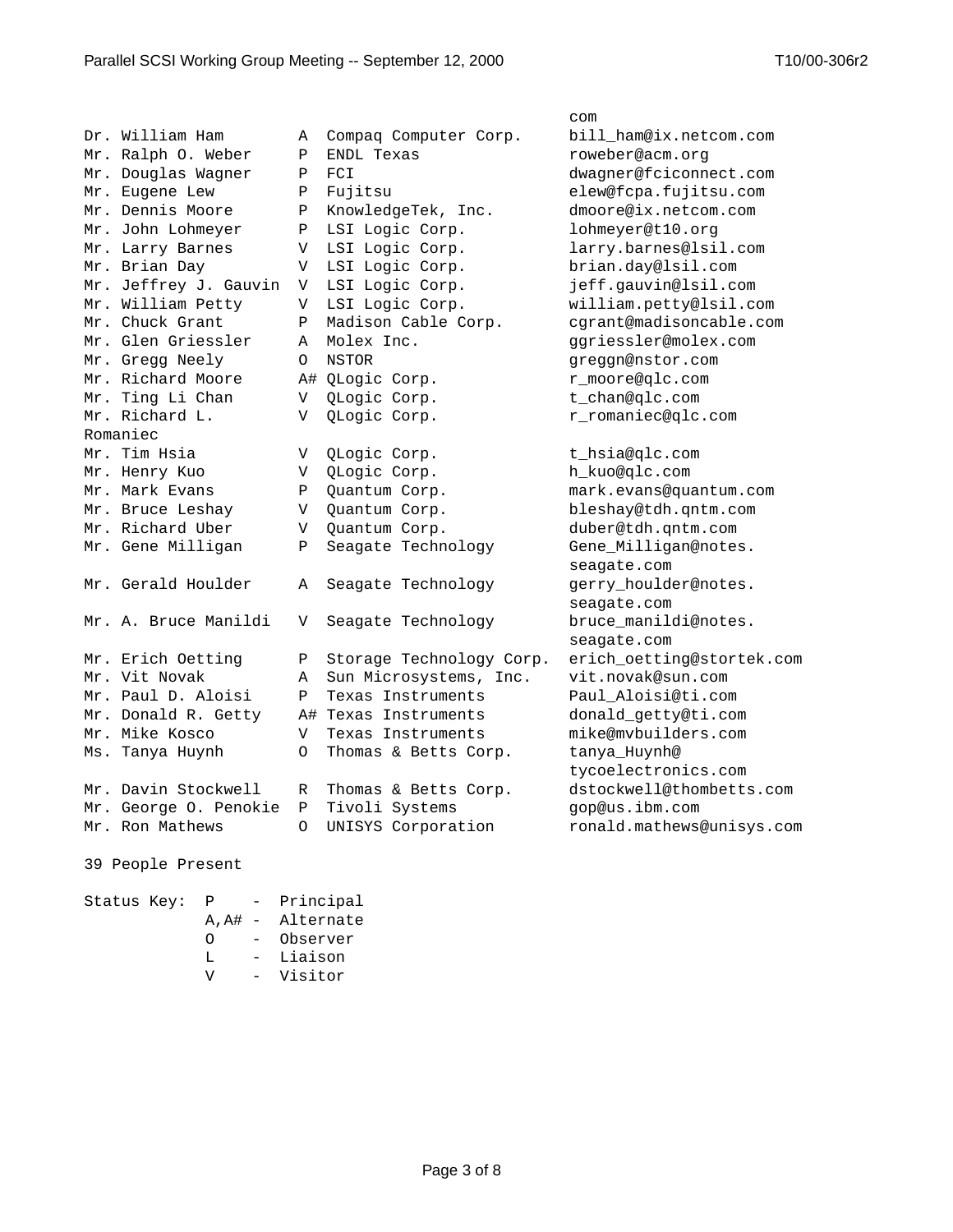# **4. SPI-4 Physical Topics**

## **4.1 Training Patterns**

### 4.1.1 Getting Training Started in SPI-4 (00-324) [Penokie]

George Penokie presented a proposal to clarify how training gets started. The group requested several changes. George Penokie moved that 00-324r3 (r2 as modified) be recommended for inclusion in SPI-4. Bill Galloway seconded the motion. In the absence of any objections, the motion passed unanimously.

### **4.2 Timings**

4.2.1 Proposal for revision of the timing tables and definitions in SPI-4 (00-323) [Milligan]

Gene Milligan reviewed the recent changes to the timing tables proposal (00-323r3). Minor corrections were requested. Gene Milligan moved that 00-323r4 (r3 as modified) be recommended for inclusion in SPI-4. Bill Galloway seconded the motion. In the absence of any objections, the motion passed unanimously.

<span id="page-3-0"></span>4.2.2 ATN timing for Paced Transfers (00-343) [Galloway]

Bill Galloway presented the timing requirements for ATN signaling in SPI-4 (00-343r1), explaining how the numbers were derived. He also presented wording changes to clarify timing on the P\_CRCA signal. Minor corrections were requested and Bill agreed to revise the proposal. Bill Galloway moved that 00-343r2 (r1 as modified) be recommended for inclusion in SPI-4. Gene Milligan seconded the motion. In the absence of any objections, the motion passed unanimously.

4.2.3 Setup and Hold Diagrams (00-353) [Milligan]

Gene Milligan presented a proposal for changing the setup and hold diagrams in SPI-4. The group asked that the figures for Fast-80 speeds be removed from the proposal. Gene asked for and received the unanimous consent of the group for recommending inclusion of 00-353r1 (r0 as modified) in SPI-4.

## **4.3 Other SPI-4 Physical Topics**

## 4.3.1 LVD Driver Balance for Ultra320 SCSI (00-319) [Uber]

Richard Uber asked that this item be removed from future agendas.

4.3.2 Specifying signals at receiver using receiver equalization (00-223) [Uber]

Richard Uber asked that this item be removed from future agendas.

4.3.3 Cable Attenuation (00-235r0) [Uber]

Richard Uber asked that this item be removed from future agendas.

4.3.4 Cable measurements and Calculated Signal Loss (00-276) [Manildi]

This item was carried over from the July and August meetings. Bruce had nothing new to add, so the topic will be removed from future agendas.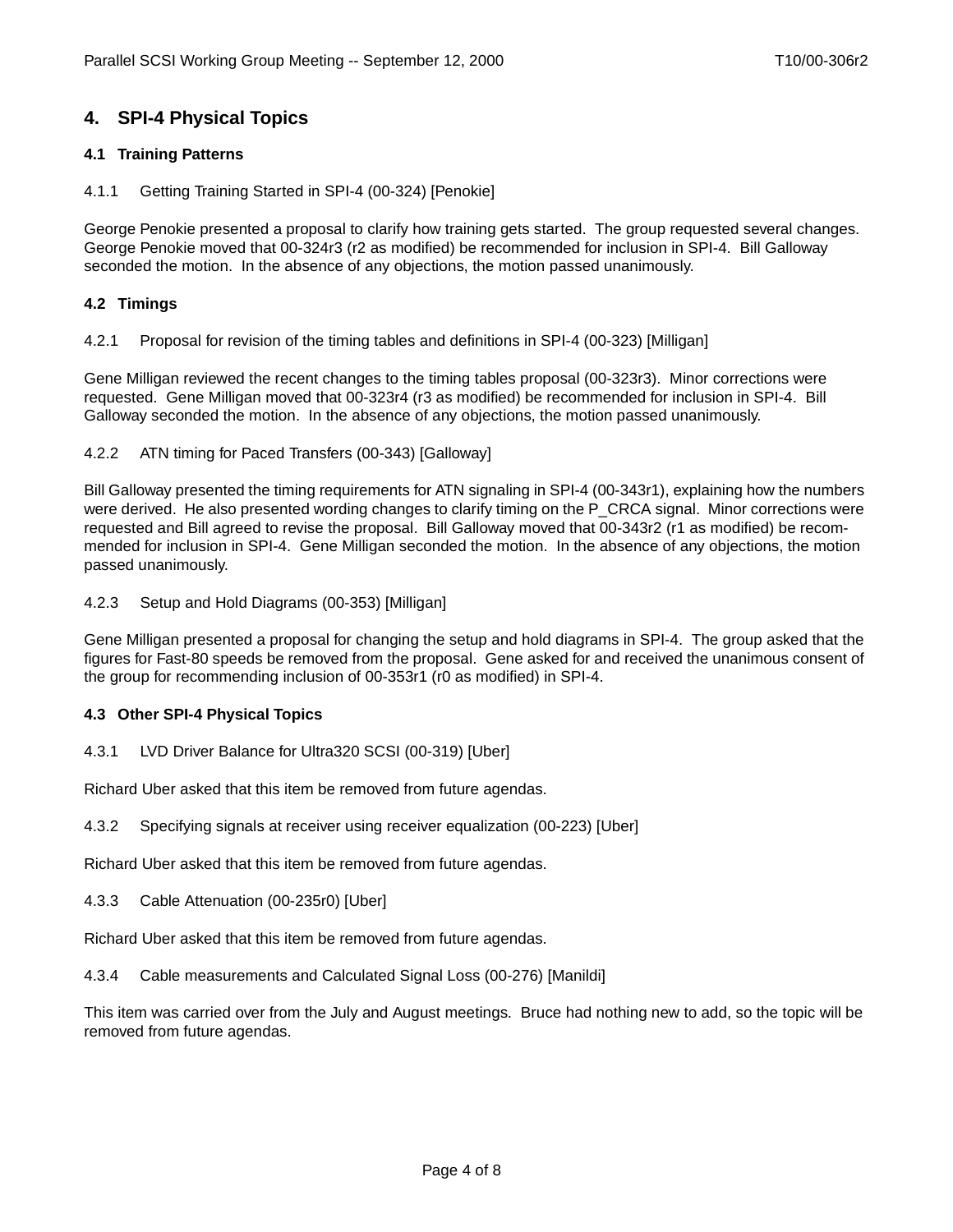<span id="page-4-0"></span>4.3.5 Calculated Signal Losses (00-227 and 00-246) [Aloisi]

Paul Aloisi reviewed the signal loss spreadsheet (00-227r9) and followed that with assumptions and requirements proposed for SPI-4 (00-246r5). Corrections were requested and Paul agreed to make them. Paul Aloisi moved that 00-246r6 (r5 as modified) with the receiver mask from 00-347r0 be recommended for inclusion in SPI-4. George Penokie seconded the motion. Bill Ham stated that Compaq would be voting against the proposal because of the three operating environments that he views as inappropriate for a standard. The motion passed 5:4:5.

4.3.6 SPI-4 - Assumptions for the Receiver and Driver levels (00-239) [Aloisi]

This subject was covered under [4.3.5.](#page-4-0)

4.3.7 Requirements for Measuring Receive Signals in SPI-4 and beyond (00-149) [Ham]

This topic was covered under [4.3.8](#page-4-1).

<span id="page-4-1"></span>4.3.8 Receiver Response Requirements (00-332) [Ham]

Bill Ham presented a proposal for specifying the behavior of a filtering receiver. Bill sought specific numbers to fill in TBD numbers in the proposal and some data were offered. Several corrections and changes were requested and Bill agreed to revise the proposal. Bill asked if the proposal could be approved today, but requests were made to give time for review the proposal with the engineers 'at home'.

Bill agreed to provide a revised document for review in a few weeks.

4.3.9 ATN timing for Paced Transfers () [Galloway]

Because this topic concerns timing issues, it was moved to [4.2.2.](#page-3-0)

4.3.10 Paced information unit timing description (00-336) [Penokie]

George Penokie reviewed text destined for SPI-4 revision 1 that the group asked to see separately (00-336r0). The group requested several changes and corrections. George agreed to make the corrections in SPI-4 revision 1 for consideration during the review of that revision.

4.3.11 Periodic structures on SCSI buses (00-352) [Barnes]

Larry Barnes presented an update on the signal transmission model approach to SCSI bus properties first presented at the August working group meeting in Denver.

4.3.12 The zero offset problem for receiver equalization (00-201) [Bridgewater]

Larry Lamers requested that this item be removed from future agendas.

4.3.13 Losses on LVD Buses (00-331) [Uber]

Richard Uber asked that this item be removed from future agendas.

4.3.14 Vn for OR-Tied Signals (00-320) [Moore]

Richard Moore agreed to withdraw this proposal since the change was included in Paul Aloisi's 00-246r6 proposal.

Chair's note: Since Paul's proposal was not approved by T10, this topic will be kept on the agenda for the October 31st Parallel SCSI Working Group meeting.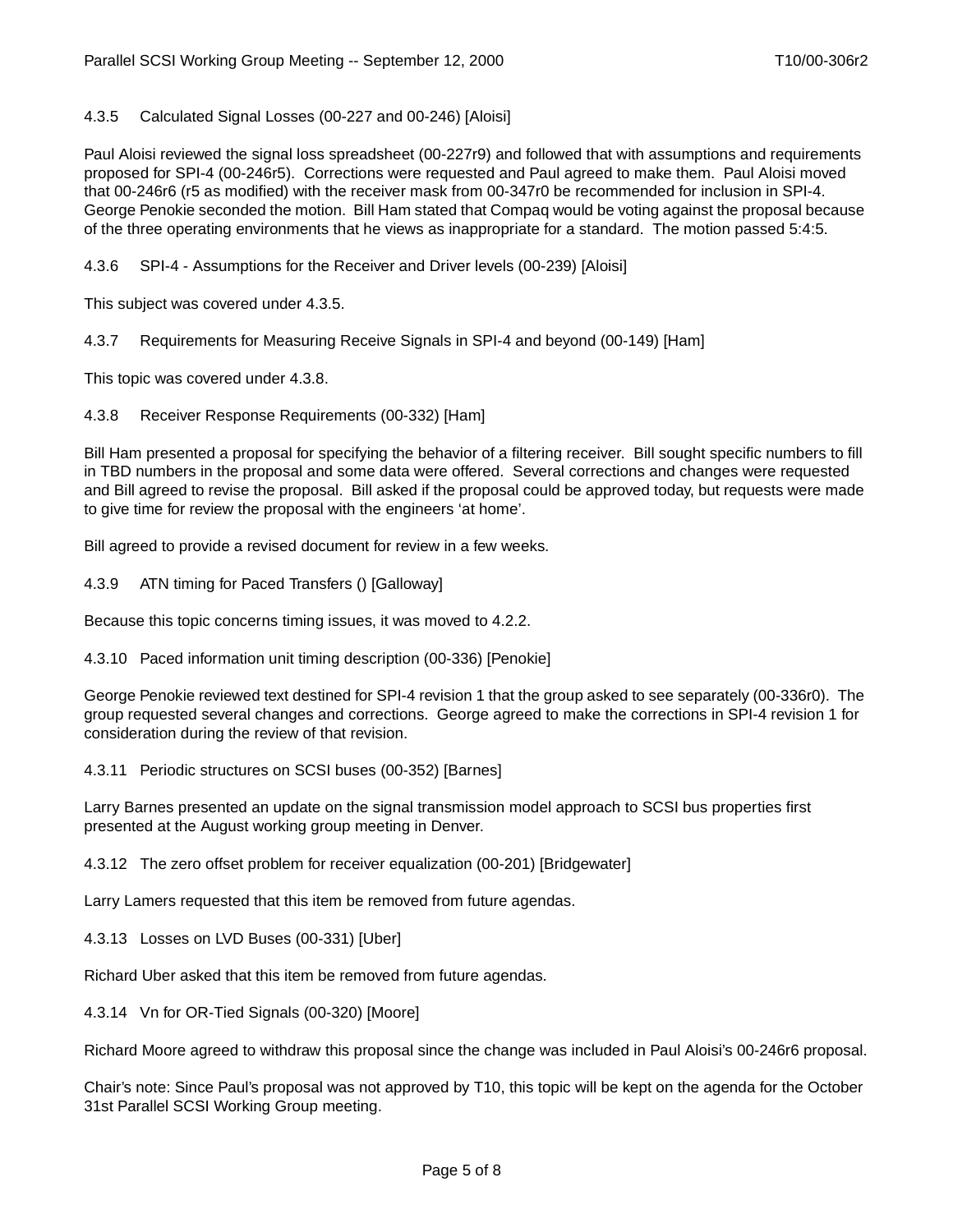4.3.15 Ultra320 First Pulse Noise Margin (00-346) [Uber]

Richard Uber presented 00-346r0, Ultra320 First Pulse Noise Margin. Richard concluded that AAF works with worst-case bus signals and that pre-compensation would not work with worst-case bus signals unless the bus parameters are relaxed.

#### 4.3.16 SPI-4 Spec Proposal for Ultra320 (00-347) [Uber]

Richard Uber presented 00-347r0, SPI-4 Spec Proposal for Ultra320, which proposes specific changes he would like to make in the SPI-4 draft standard.

4.3.17 First Pulse and Attenuation Data (00-348) [Manildi]

Bruce Manildi presented an overview of measurement data; describing the components used, the test equipment, and analysis techniques. He also presented specific data traces that he selected from the large collection of data and data traces for cases requested by various individuals in the group.

4.3.18 Attenuation in Actual Subsystems (00-349) [Manildi]

Bruce Manildi presented 00-349r0, Attenuation in Actual Subsystems. Bruce concluded that backplanes with short ribbon cables do not need pre-compensation nor AAF. Subsystems with long cables need some sort of frequency compensation. No subsystem tested had a high-frequency loss of greater than 30% including noise, crosstalk, and process variations.

Bruce invited people to use the Seagate lab to make their own measurements and/or send him materials to measure.

4.3.19 Worst Case Signal Amplitude Calculations Spreadsheet (00-350) [Manildi]

Bruce Manildi reviewed his signal loss calculations and signal level proposals for SPI-4. He noted the group had already approved an equivalent proposal under agenda item [4.3.5](#page-4-0). He concluded that pre-compensation works at worst case extremes that will actually occur and that it has extra margin even under these conditions.

4.3.20 Comparison of Precomp and AAF (00-351) [Manildi]

Bruce Manildi elected to not present this document at the meeting since 00-246r6 had already been recommended to T10.

## **4.4 Protocol**

4.4.1 SPI-4 IU Handling Clean-up (00-335) [Penokie]

George Penokie presented a proposal to cleanup wording in the description of information unit handling. He noted that the genesis of the proposal was a series of Reflector discussions about loopholes in the existing wording. The group requested several changes and George agreed to revise the proposal. George Penokie moved that 00-335r1 (r0 as modified) be recommended for inclusion in SPI-4. Bill Galloway seconded the motion. The motion passed on a vote of 5:1:2.

4.4.2 QAS without IU in SPI-4 (00-252) [Elliott]

Rob Elliott presented a proposal to allow QAS without information units. He noted that only information unit devices could initiate a QAS, but that any device can participate in a QAS arbitration. He asked if the proposal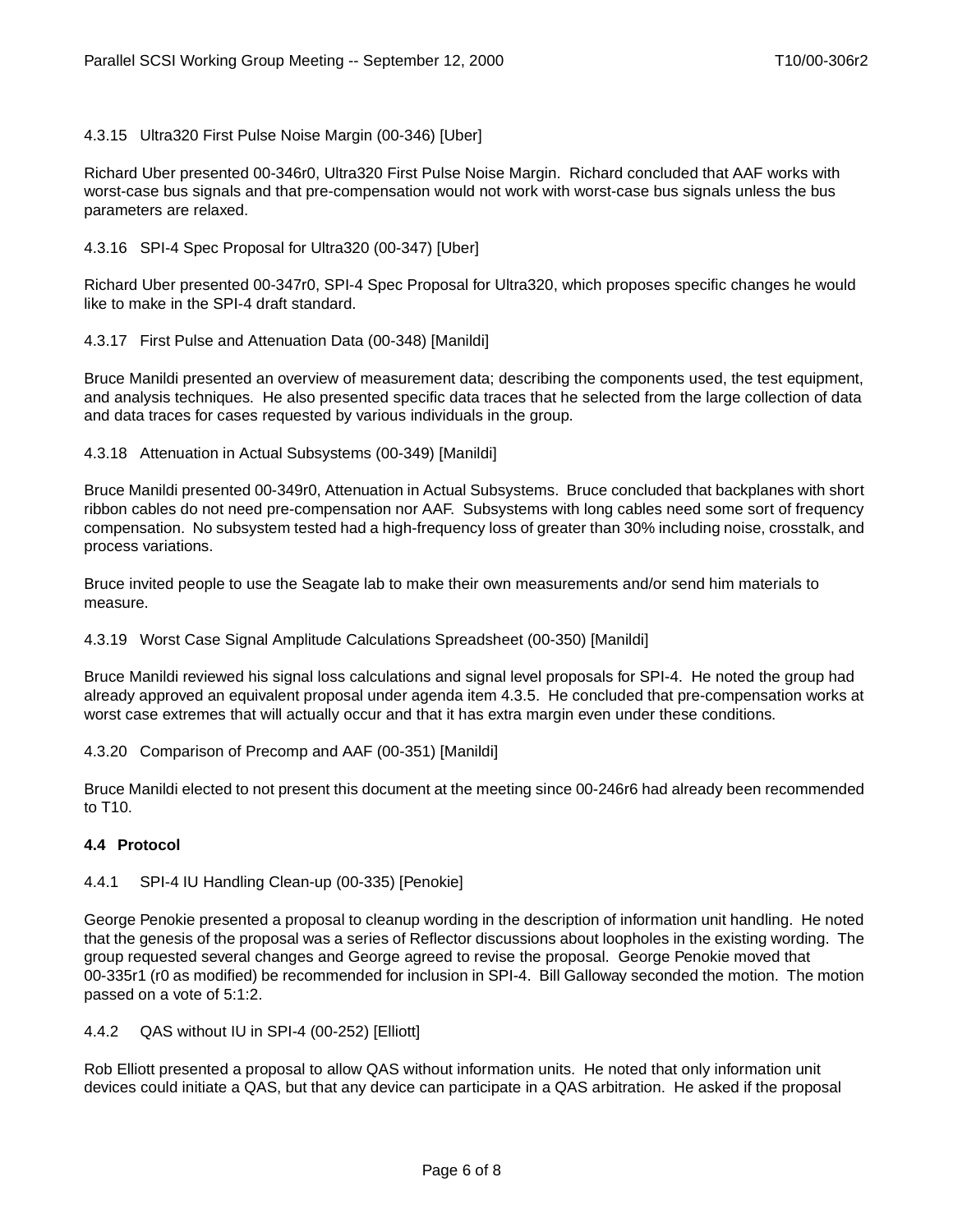was something worth pursuing to the development of specific wording and the group recommended revising the proposal with specific wording changes.

4.4.3 Bidirectional data transfers in SPI-4 (00-314) [Elliott]

Rob Elliott presented a proposal for adding bidirectional data transfers in SPI-4. Rob's proposal contained specific SPI-4 changes to support bidirectional transfers and the group discussed these specifics.

Bill Galloway asked if there was anyone present who wanted to do bidirectional data transfers in data group (nonpacketized) transfers. No one responded.

Rob plans to prepare another revision based on the comments received from the working group.

#### 4.4.4 PPR/MESSAGE REJECT implied agreement (00-337) [Elliott]

Rob Elliott presented a proposal that attempted to close a loophole in the case where a PPR message gets rejected. Bill Galloway noted that the proposal also has a loophole. The group discussed how best to revise the proposal and Rob agreed to bring an improved proposal to the next meeting.

# **5. SPI-4 review [Penokie]**

#### **5.1 SPI-4 Clarifications (00-322) [Moore]**

Richard Moore presented a proposal for several wording enhancements in SPI-4 (00-322r1). Larry Lamers moved that text content (minus the figure) of 00-322r1 be recommended for inclusion in SPI-4. Bruce Manildi seconded the motion. George Penokie asked that the proposal be revised to state that explicitly that the figure is not to be included in SPI-4. The motion was amended to state 00-322r2 (r1 as modified). The amended motion passed on a vote of 8:1:1.

# **6. Expanders and Domain Validation Topics**

#### **6.1 Report on the SCSI Domain Validation Meeting (00-305) [Lohmeyer]**

John Lohmeyer reported on the activities of the Domain Validation working group (minutes in 00-305).

## **7. New Business**

#### **7.1 Error Corrections in ISO/IEC SPI-3 (Milligan)**

Gene Milligan asked if the group wished correct any of the errors in the ISO/IEC version of SPI-3 based on knowledge developed so far in preparation of SPI-4 and especially with regard to not accounting for leakage current of OR-tied signals. The group recommended against correcting any of the known errors in the ISO/IEC SPI-3..

## **8. Meeting Schedule**

The next meeting of the Parallel SCSI Working Group will be Tuesday October 31, 2000 commencing at 9:00 a.m. in Seaside, CA.